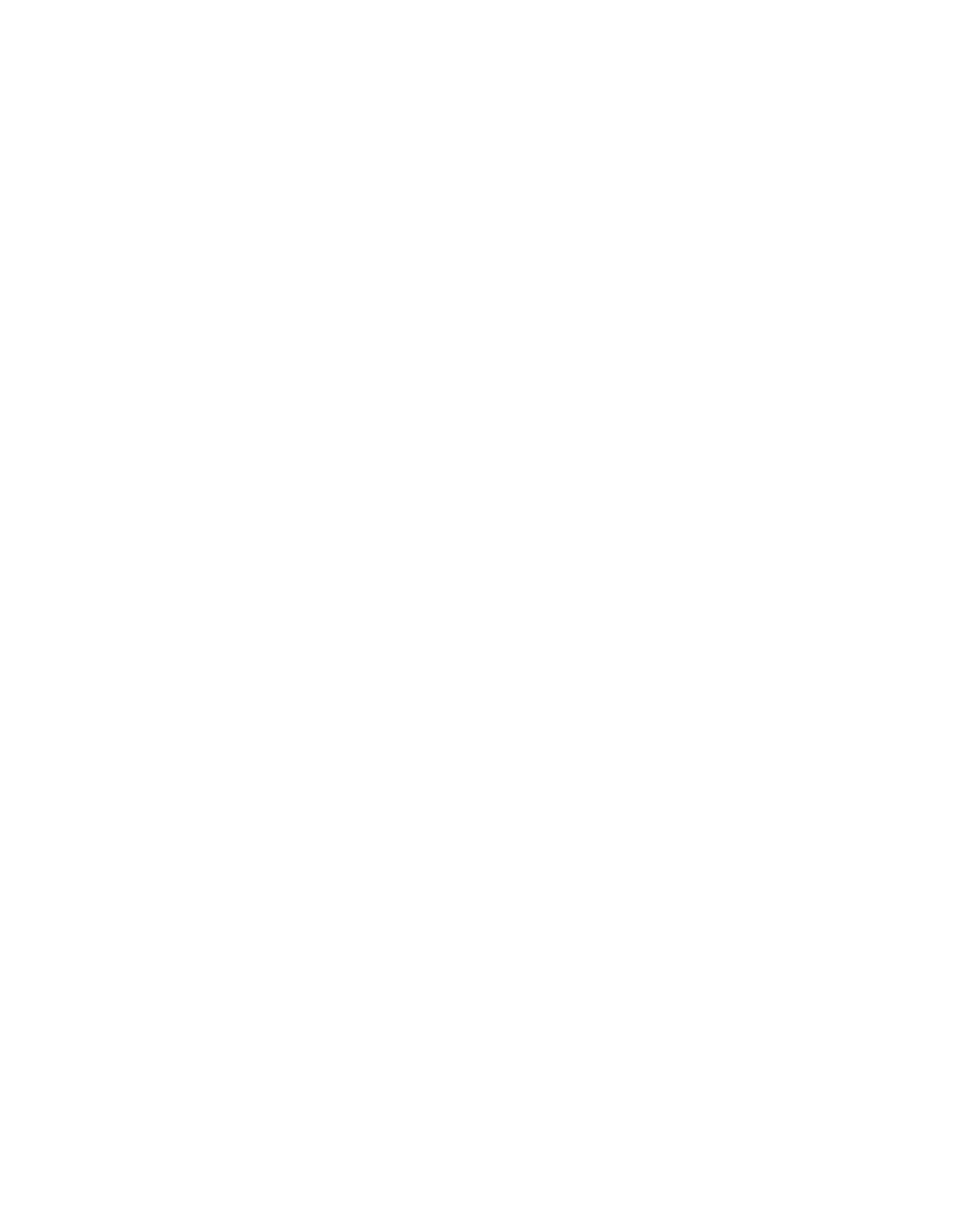## **TABLE of CONTENTS**

A18-A20

| <b>SECTIONS</b>                                                                                                                                                                                                                                             | <b>PAGE NUMBERS</b>                                                       |
|-------------------------------------------------------------------------------------------------------------------------------------------------------------------------------------------------------------------------------------------------------------|---------------------------------------------------------------------------|
| <b>Preface</b><br>Acknowledgements<br>Outline for the Guide                                                                                                                                                                                                 | i.<br>ii.-iii.                                                            |
| <b>Introduction</b><br>Introducing the newspaper<br>Ordering newspapers<br>Reasons for using newspapers in teaching                                                                                                                                         | $\mathbf{H}$<br>12<br>13                                                  |
| Newspapering<br>Table of Contents/Introduction<br><b>Activities</b>                                                                                                                                                                                         | <b>NI-N68</b>                                                             |
| <b>Language Arts</b><br><b>Table of Contents</b><br><b>Activities</b>                                                                                                                                                                                       | LAI-LA80                                                                  |
| <b>Social Studies</b><br><b>Table of Contents</b><br><b>Activities</b>                                                                                                                                                                                      | SSI-SS43                                                                  |
| Math<br><b>Table of Contents</b><br><b>Activities</b>                                                                                                                                                                                                       | $M1-M31$                                                                  |
| <b>Science</b><br><b>Table of Contents</b><br><b>Activities</b>                                                                                                                                                                                             | $SI-SI8$                                                                  |
| <b>Health</b><br><b>Table of Contents</b><br><b>Activities</b>                                                                                                                                                                                              | $H1-H22$                                                                  |
| <b>Arts Education</b><br><b>Table of Contents</b><br><b>Activities</b>                                                                                                                                                                                      | AEI-AE23                                                                  |
| <b>Career-Technical</b><br><b>Table of Contents</b><br><b>Activities</b>                                                                                                                                                                                    | CTI-CTI9                                                                  |
| <b>Appendix</b><br>Glossary of terms<br>Labeled front page<br>Labeled editorial page<br>Types of writing<br>Creating a newspaper<br>Books with newspaper-related themes<br>Levels of Thinking and Reasoning (NC DPI)<br>Footnotes and bibliographic entries | $AI-AA$<br>A5<br>A6<br>A7<br><b>A8-A11</b><br>$AI2-AI4$<br>AI5<br>A16-A17 |

The first page in each section offers a detailed Table of Contents for that section.

Bibliography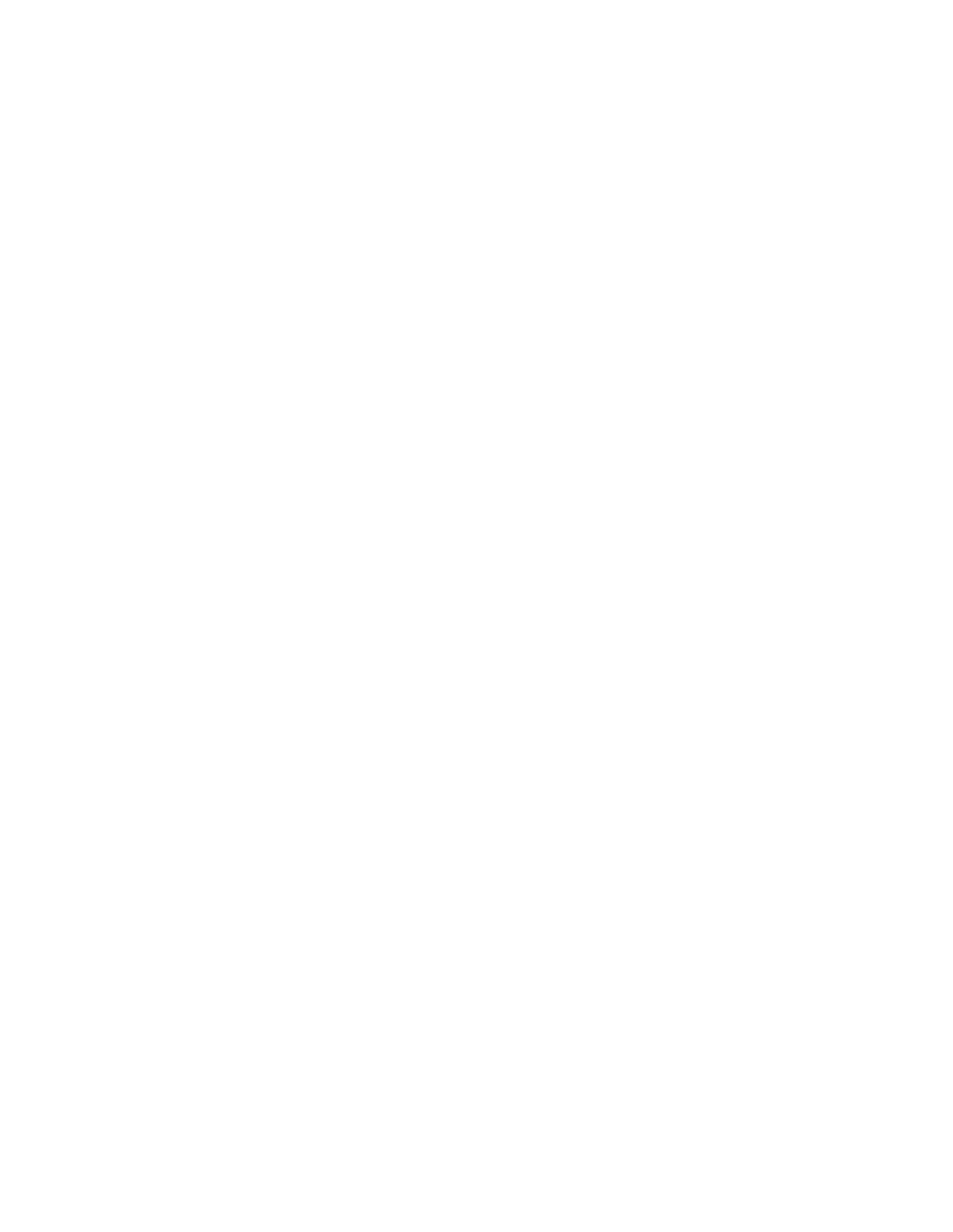Because no two newspapers are alike and the<br>content of each varies widely, opportunities<br>teaching with newspapers are limitless. The<br>North Carolina Newsbaber in Education Teacher's Guid content of each varies widely, opportunities for teaching with newspapers are limitless. *The North Carolina Newspaper in Education Teacher's Guide* offers many recommendations for teacher but in no way exhausts the possibilities for use of newspapers. The Newspaper in Education program suits best the enterprising teacher who enjoys using content that is not static and addressing ideas and problems that challenge leaders and citizens in communities at home and around the world.

The activities in the *Teacher's Guide* vary as the content and mission of North Carolina newspapers vary.The range is from comics to editorials and from coverage of state and local events to discussions of foreign policy and international relations. Reading newspapers practices many skills from map and graph interpretation to techniques for settling differences in the home and community.



#### **Acknowledgements**

The N. C. Press Foundation is a non-profit<br>organizations incorporated in 1995 and v<br>formed when the N.C. NIE Foundation a<br>First Amendment Foundation merged. The found organizations incorporated in 1995 and was formed when the N.C. NIE Foundation and the First Amendment Foundation merged.The foundation is affiliated with the N.C Press Association. Since the beginning of the statewide NIE program in 1981, the *N.C. NIE Teacher's Guide* and the workshops for which it was designed formed the core of the cooperative program that the foundation supports.

In 1981, six Newspaper in Education Coordinators employed by newspapers across N.C. worked on the guide: Joyce Franklin, *Asheville Citizen-Times;* Jane Burdecki, *The Charlotte Observer;* Sandra Garner, *The Durham Morning Herald The Sun;* Susan McManus, *The Greensboro News & Record;* Dr. Sandra Cook, *The News & Observer/The Raleigh Times;* and Nancy Culp, *The Winston-Salem Journal.* Each coordinator read and edited parts of the Guide and contributed ideas for activities.

For the first edition, Dr. Mary Johnson, Education Department, Meredith College, wrote much of the Communications Skills section (now the English/Language arts section) and worked with others who participated in the writing. Others contributing to the guide were Sharon Kilby, reporter, *The Raleigh Times,* Newspapering; Dr. Carolyn Grubbs, History Department, Meredith College, Social Studies; Helen Adams,Wake County Public Schools, Math, Health and Science; Dr. Craig Greene,Art Department, Meredith College, Cultural Arts (now Arts Education).

For the 2003 edition, Dr. Sandra Cook, State Newspaper in Education Coordinator for the N.C. Press Foundation, rewrote several sections: English/Language Arts, Social Studies, Science, Health, and Arts Education. Kathy Krapf, Newspaper in Education Coordinator, *The Sun-Journal* in New Bern rewrote the Math and Career-Technical sections, and Dr. Priscilla Coit Murphy rewrote the Newspapering section.

Dr. Cook edited all sections but received support from experts in the N.C. Department of Public Instruction and from Monica Hill, Director, Scholastic Journalism, UNC School of Journalism.

Tracy Gaetz and Bill Herrin worked as designers to lay out the sections and draw graphic organizers. Ginny Swinson helped design graphic organizers.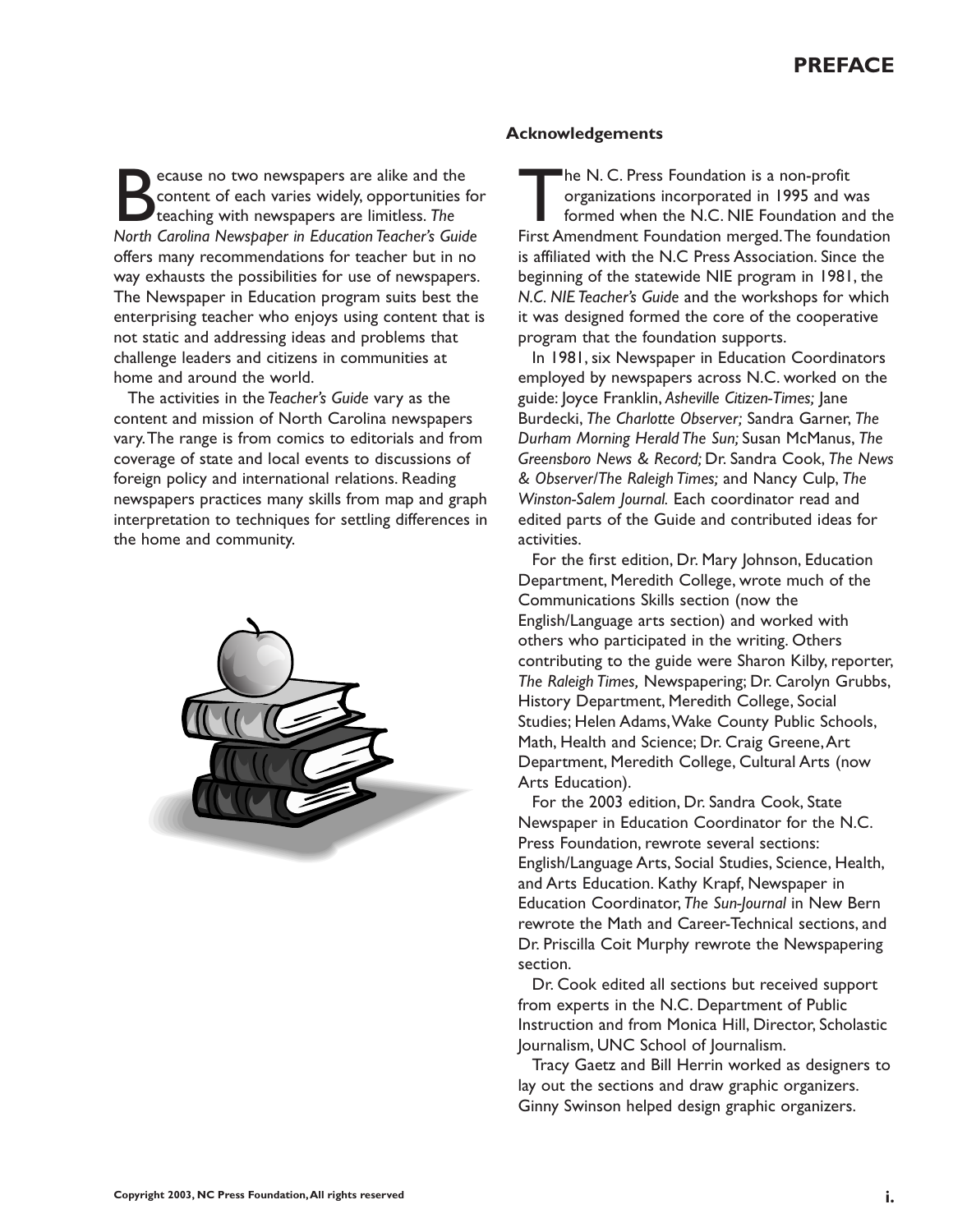## **PREFACE**

#### **Outline of the Guide**

The current guide has eight sections:<br>NEWSPAPERING, LANGUAGE ARE<br>STUDIES, MATH, HEALTH, SCIENCEDUCATION and CAREER-TECHNICAL NEWSPAPERING, LANGUAGE ARTS, SOCIAL STUDIES, MATH, HEALTH, SCIENCE,ARTS EDUCATION and CAREER-TECHNICAL.The NEWSPAPERING section offers extensive background about newspaper writing and production. It is divided into units and begins with a history of newspapers and ends by having students create a paper of their own. Other activities fall in an order appropriate for presentation to students. Other sections of the guide give background about newspapers, but none is as extensive as that given in NEWSPAPERING.To make best use of the guide, become familiar with the NEWSPAPERING section.

Other subject areas in the *N.C. NIE Teacher's Guide* draw from the N.C. Standard Course of Study.The NEWSPAPERING section takes the place of Information Skills Even though the section lays out activities for comparing different media, the focus of the section is on newspapers, thus its name.

The N.C. Department of Public Instruction uses *Dimensions of Thinking* by R. J. Marzano as the framework for the state curriculum. *Dimensions of Thinking* devotes a chapter to describing graphic organizers and their benefits.Therefore, this version of the NC NIE Teacher's guide adds graphic organizers to provide teachers with additional support for their classroom use of newspapers.The Thinking and Reasoning Skills chart adopted by NC DPI also appears in the Appendix, and questions from it can be applied readily to newspaper content.

Broad support for using newspapers is found in the state's Information Skills curriculum, an area devoted to the study of all media.The English/ Language Arts curriculum lists as a goal for learners to analyze information from a variety of sources and Social Studies lists as a goal for learners to acquire strategies to access a variety of sources. Information literacy is written into all subject area goals.All subjects promote important aspects of the Newspaper in Education program, reading comprehension, critical thinking, regular reading and reading for personal satisfaction and growth.

Goals for each activity were taken from the state curriculum. In each section of the guide the goals correspond with those listed by subject area in the NC curriculum.

(www.ncpublicschools.org/curriculum). Not all goals

that apply will be listed. Because of the

interdisciplinary nature of newspapers, the list would be too extensive.

Activities in each section (or subject area) describe procedures for teaching. Each follows the outline given below:

> Goal(s) (taken from the N.C. Standard Course of Study)

Preparation (materials needed, background information, introductory activities, references to student worksheets or graphic organizers that supplement many activities)

Activities (written for teachers, includes ways to adapt and extend teaching ideas)

Along the side of each activity, key words from skills, strands or goals are included to further connect the activities to the curriculum. In the NEWSPAPERING section, the goals come from Information Skills and the phrases along the side come from Language Arts. References in individual activities show the connections among the different subjects by directing teachers to activities in other subjects when two ideas and concepts relate to each other.

To make activities easier to locate, each is identified by title and subject area. Content references are at the top of each activity refer to strands or dimensions of the specific subject.Activities are grouped by subject, and page numbers refer directly to the subject.All NEWSPAPERING pages, start with N;All ENGLISH/ LANGUAGE ARTS, with LA; SOCIAL STUDIES, with SS; MATH, with M; HEALTH, with H; SCIENCE, with S;ARTS EDUCATION, with AE and CAREER-TECHNICAL, with CT.

Graphic organizers carry the same numbers as the activity to which they refer and also show where they fall in the order of graphic organizers in the subject area to which they belong. For example, LA 3-1 means that the graphic organizer goes with the activity on the third page of the English/ Language Arts section and is the first organizer in the group developed for English/ Language Arts.

Additional help in identifying and locating activities in the *Guide* is provided in the TABLE of CONTENTS. It shows the order in which the subject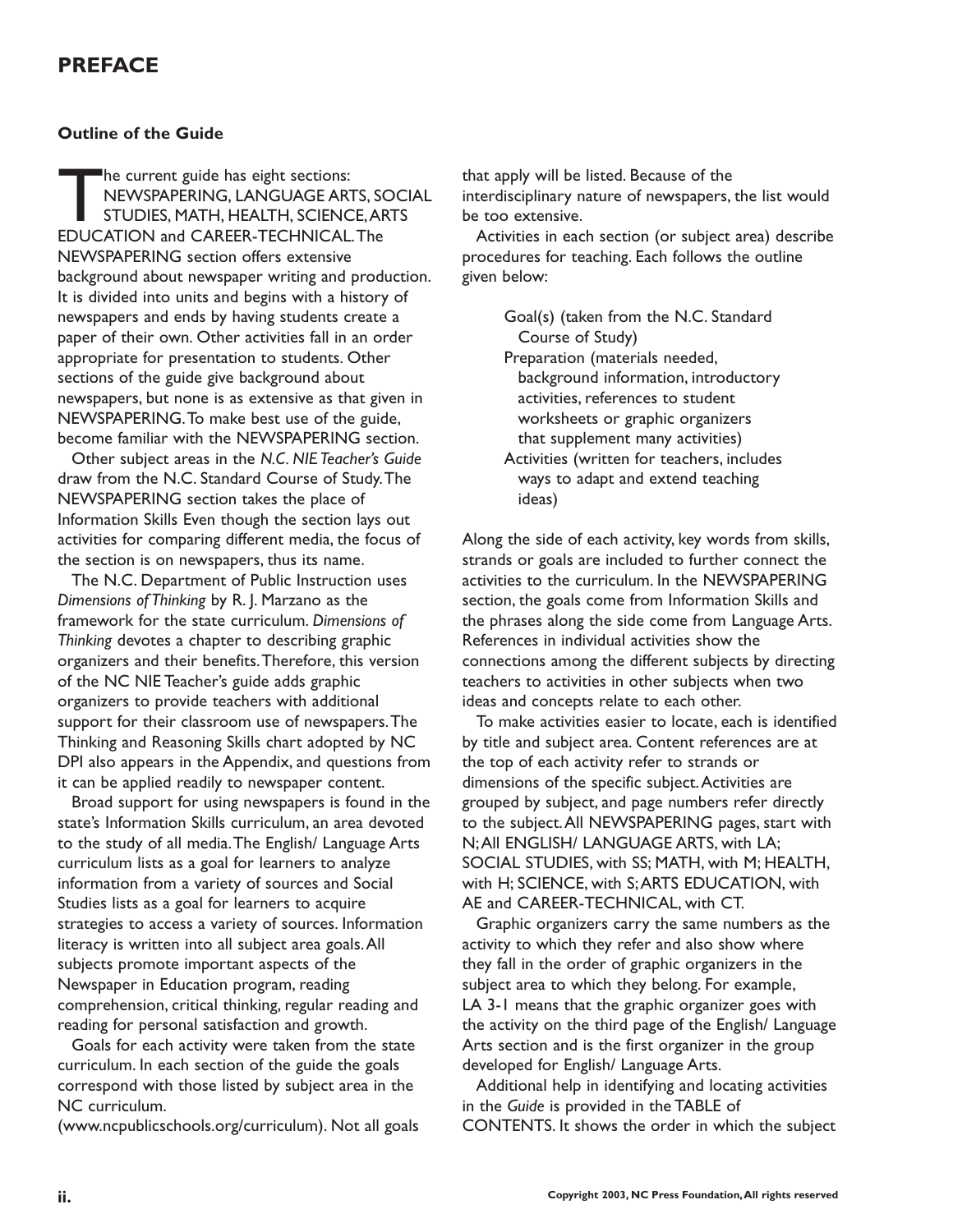areas appear in the guide.The first page in each subject area section provides a list of activities by title for that section. It also shows which activities come with graphic organizers.

An APPENDIX is located in the back of the *Guide.* It contains a glossary of terms, sample front and editorial pages that identify characteristics of each page and other supplementary material.The TABLE of CONTENTS gives a complete list of what appears in the APPENDIX. Many but not all terms in the glossary are explained and/or used in activities.When the words appear for the first time in the Guide, they are printed in bold, to signal that they appear in the glossary.The front and editorial pages are useful for explaining newspaper terms and format. References to those also appear in activities.The bibliography lists materials used by contributors to the Guide.

Even though each activity is listed under a specific goal and subject area, many overlap into other subject areas and goals and many strategies can be applied to content about other subjects.That is particularly true of strategies in the ENGLISH/ LANGUAGE ARTS section. Similarly, grade levels are hard to assign because ideas can be adapted. Other factors make it difficult to assign grade levels. Each newspaper is different and, as the content varies, readability varies. Teachers often make assignments "doable" by providing assistance and close supervision and allowing students to work in teams or small groups. Students' familiarity with newspapers and current events varies widely, and that will affect their ability to work with newspapers.Their skills and abilities to use newspapers will grow with experience and the experience of reading a newspaper will expand their knowledge of current events.

Even though no absolute way for measuring difficulty exists, an effort was made to judge the relative difficulty of activities.Activities are grouped together that have a common goal, strand or dimension and activities within those groupings are listed from least to most difficult.

The choice of activities is left to you, the teacher. Look over all of the activities and choose and adapt activities to fit your teaching situation.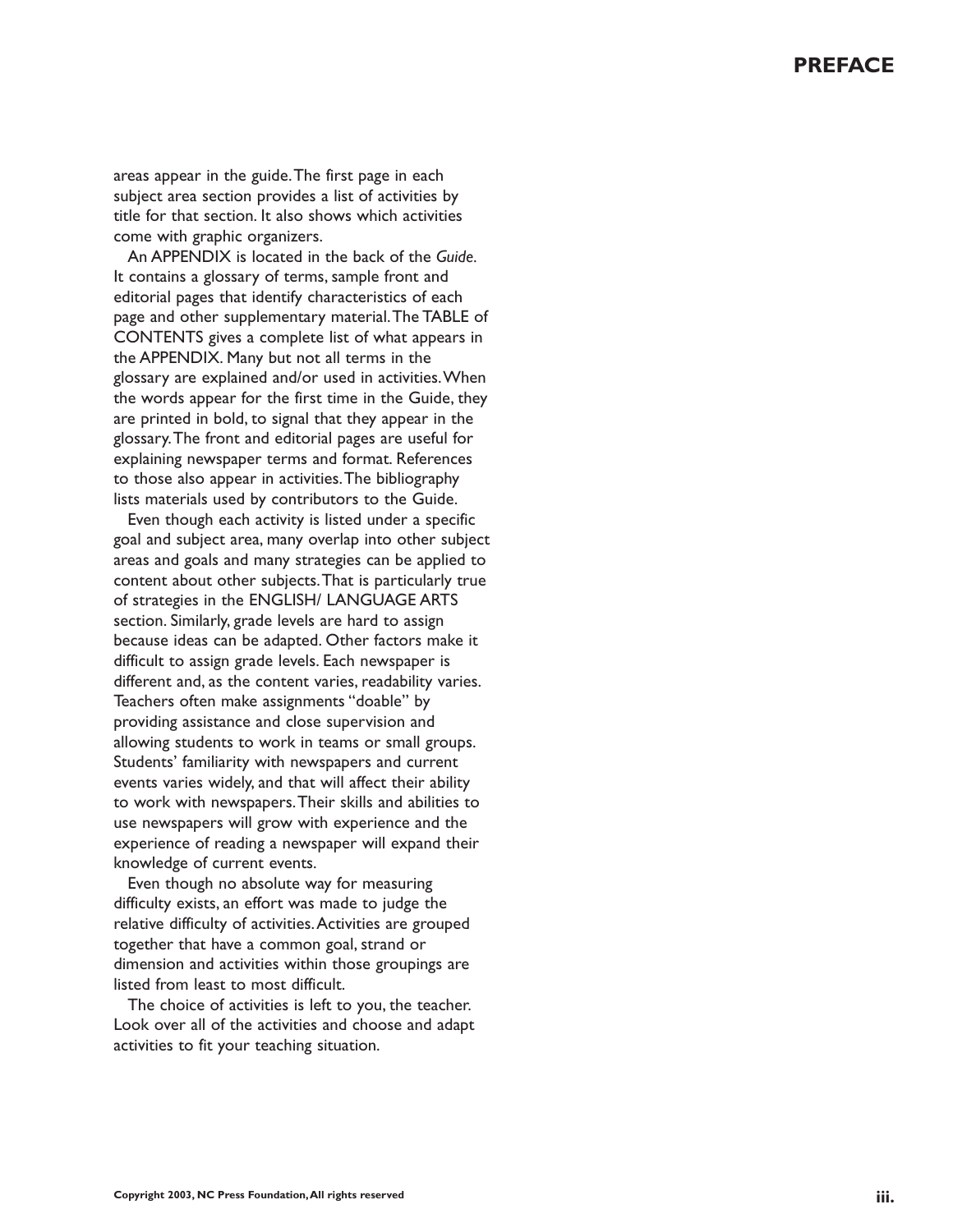## **INTRODUCTION**

#### **Introducing the Newspaper**

Equin work with newspapers by evaluating<br>students' abilities to use them. Give out<br>newspapers and ask students to read on<br>own. Observe what happens: look for such thin students' abilities to use them. Give out newspapers and ask students to read on their own. Observe what happens; look for such things as ease in handling the paper and locating information. Follow up with a discussion of what was read and/or require a written summary.

A more structured approach can be taken in the evaluation. Prepare a scavenger hunt (a list of items to find and/or questions to answer in the newspaper). Base those on one page, one section or the entire newspaper.To make the scavenger hunt a test of students' abilities to use the paper, include an item from each section of the newspaper and time the activity.Then evaluate how fast and how well students locate the information.

After students' abilities are assessed, an interest or newspaper reading inventory should be done.Ask questions such as:What do you like to read? Do you read the newspaper? How regularly? What is your favorite section? Are newspapers available in your home? With your observations and the information that is obtained from the inventory, judge what needs to be done to acquaint students with the newspaper.

One way to "break the ice" and help students become comfortable with the newspaper and accustomed to discussing its content is to ask them to study photos, charts and graphs, and read headlines, subheads and lead paragraphs in a section or the entire newspaper and discuss its content. Emphasize what is novel, interesting, sad and/or significant.Then have students read a story (or stories) that interests them and discuss what they read with the class or with a group of students.

Also ask them to find food, entertainment and/or ideas that they appreciate. Encourage openness in discussions because it is essential to the success of efforts to use newspapers. Use free reading and discussion every time a fresh newspaper is given to students.

Other ideas for introducing the newspaper are found in the *Guide.* Each is marked at the top of the activity with a star  $(*)$ . Most deal with use of the index, newspaper terms and sections of the paper. The most extensive list of activities for introducing the newspaper is found in the NEWSPAPERING section. Familiarize yourself with this section not only to get ideas to use with students but also to acquaint yourself with information that answers important questions about newspapers.

After introducing the newspaper, identify ways to sustain use and interest in working with them. Many ideas and techniques are discussed in *The Teacher's Guide.* Techniques include team and group work, panels, debates and class discussion.All language arts are used; they are reading, writing, speaking, listening and viewing.

Learning centers are another vehicle for extending use of the newspaper. Provide student-directed materials such as cards and file folders and copies of newspapers for students to use. Recent newspapers are better because those provide students the opportunity to read about current events as they work on assigned activities.

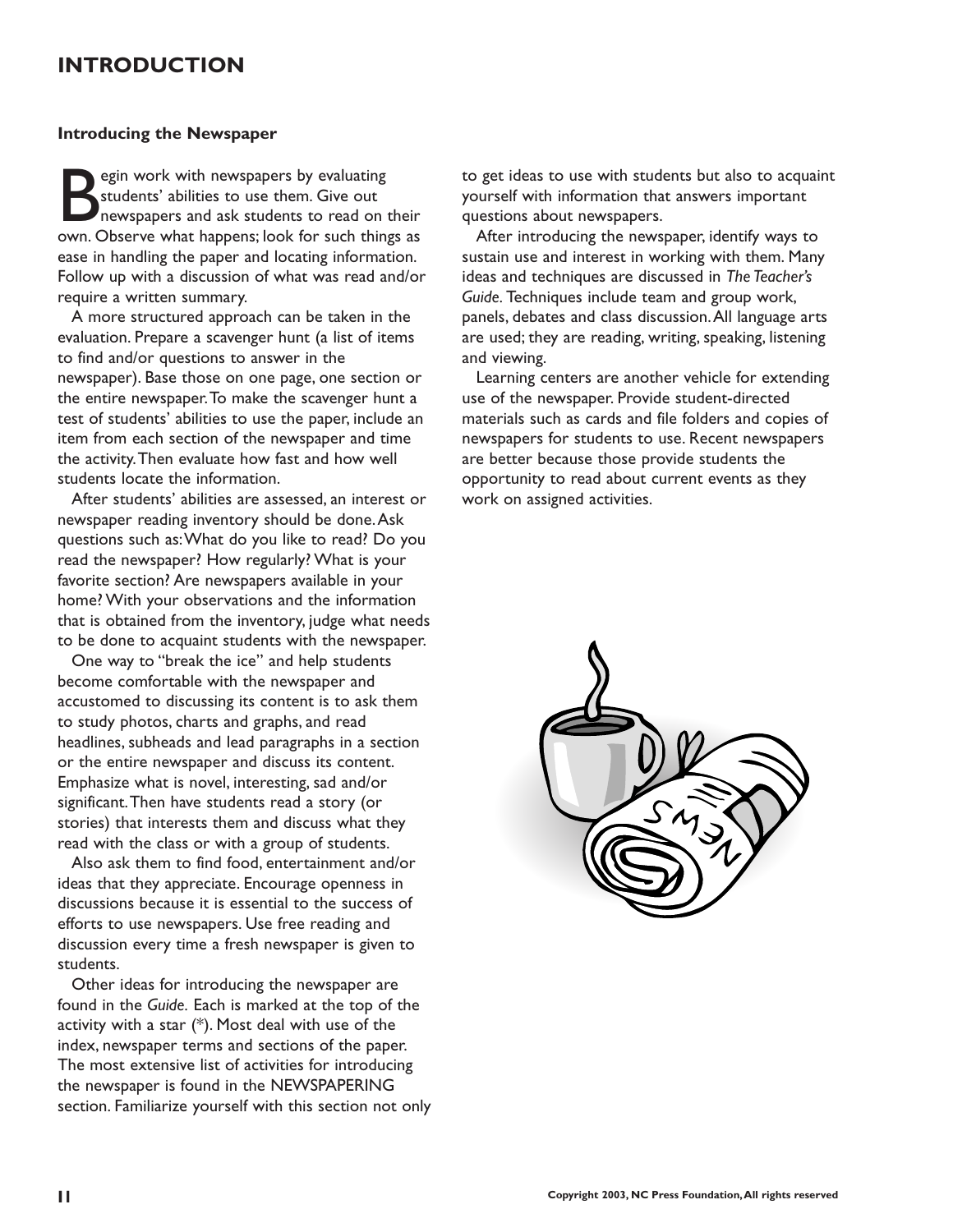## **INTRODUCTION**

#### **Ordering Newspapers**

sing activities in *The Teacher's Guide* requires<br>newspapers. Have class sets (or one per<br>student) available when introducing the<br>newspaper. At other times, the number will depend newspapers. Have class sets (or one per student) available when introducing the on your teaching goals and the organization of the class. For example: If students work in teams, get enough newspapers for each team to have a copy. If working in centers, have one for individual work or enough for each person in each group.

Use the teaching goals below to determine the length of study and the number of newspapers needed.

1.Teaching about the newspaper

A unit focusing on the organization and content of newspapers requires a class set of newspapers or one per student. That is true for students of all ages.

A study of the role of the press requires sustained use of newspapers.The length of study may vary but require students to follow stories from beginning to end so that they will have concrete examples to use in discussions about the press.

2.Teaching critical thinking skills

An emphasis on critical thinking requires regular reading. For a length of time that you specify, provide a class set of current newspapers for free reading and conduct activities that require students to evaluate what they read.

For remedial instruction, provide a class set of newspapers for free reading and for functional reading activities that are both motivating and useful.

When using the newspaper to study styles and mechanics of writing, have enough copies for students to identify examples.

3.Teaching content and concepts in Social Studies

When using current events to illustrate trends or make historical analogies, have five or six copies available for you and students to use.

In a study of government, current events or economics, have classroom sets available for the length of study involving newspapers.

4.Teaching elementary language arts and reinforcing subject matter

When using newspapers to teach or reinforce elementary language skills, fewer newspapers are needed and though current papers give students a chance to read about breaking news as they do the assigned work, the most current newspaper is recommended but not absolutely necessary.

To supplement content area studies with current information from the newspaper, identify or have students identify related information.Access to newspapers in class will encourage students to find the information. During some designated period, when you know a topic related to the content area is being covered, order newspapers for use with the entire class.That will introduce students to newspapers and encourage them to read newspapers for content-related material.

After determining your teaching goals and setting a length of time for using the papers, call the circulation departments of newspapers in your area to find out if special rates are given to teachers who order newspapers in bulk for classroom use.Year-round use is recommended. Match the content of the paper with teaching goals. For example: If studying local news, order local newspapers. If interested in regional, national or international news, order a regional paper. Ordering a variety of papers will give students opportunities to compare content and viewpoints. Students should also read and compare online newspapers.